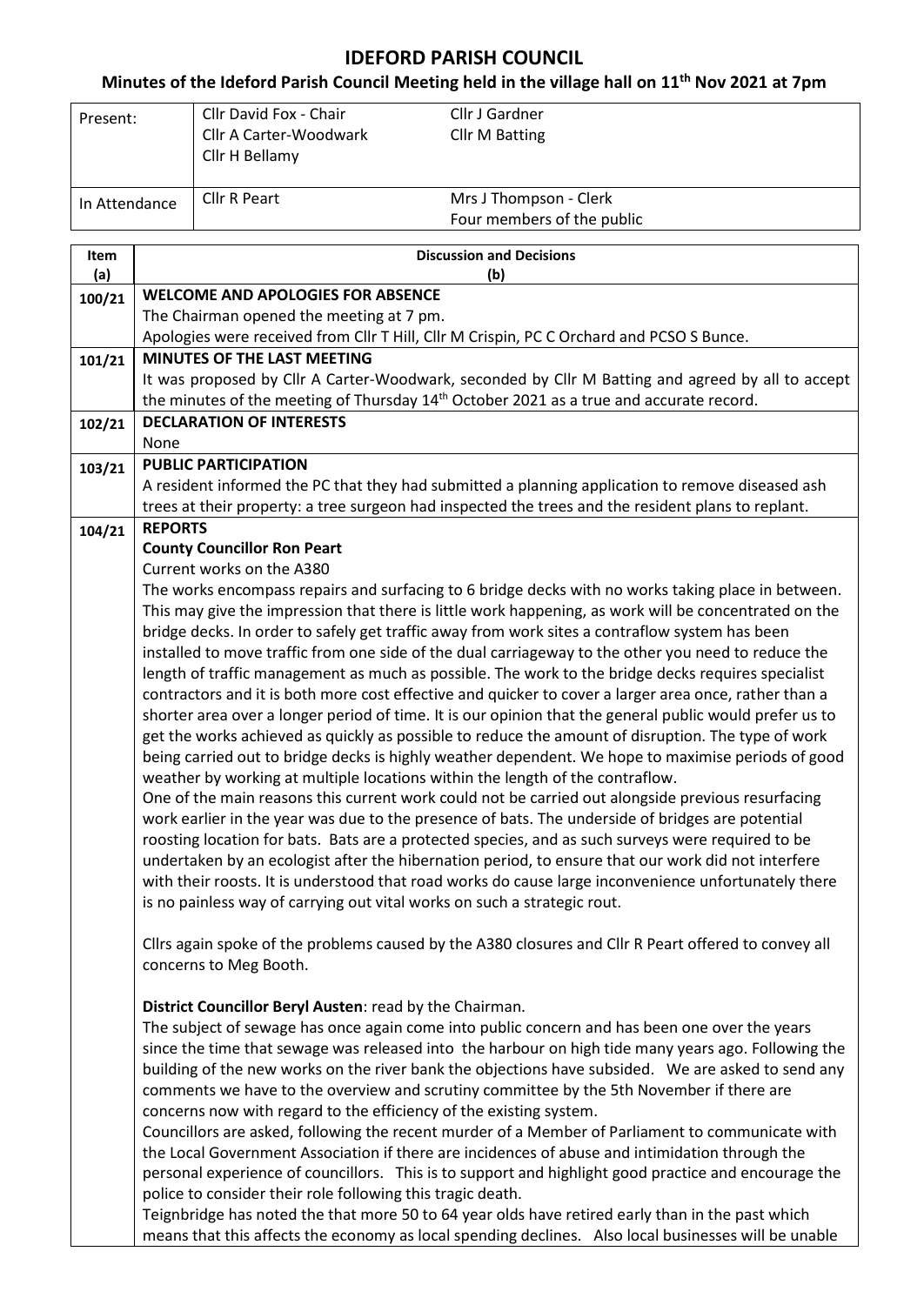to attract people with the required skills to work for them.

Actions such as automating more processes, offering better pay rates (Teignbridge rates are low compared to other areas) and considering shorter working hours are possibly an aid to dealing with this situation. Training and re-skilling are important.

Following objections to the use of the race course for full council meetings the next meeting has been re-allocated to a local community facility so that a local facility can benefit from the need to use larger premises than the Council Chamber

Concerns are still being expressed with regard to face to face meetings.

**PC Clarke Orchard – Neighbourhood Beat Manager and PCSO Saul Bunce:** read by the Chairman Monthly crime report/figures for the month of October 2021.

Crimes Recorded – 01/10/2021 to 30/10/2021

| 30/10/2021                                      | 31/10/2020                                      | % Difference                                                               |
|-------------------------------------------------|-------------------------------------------------|----------------------------------------------------------------------------|
|                                                 |                                                 |                                                                            |
|                                                 |                                                 |                                                                            |
|                                                 |                                                 |                                                                            |
| <b>Incidents</b><br>01/10/2021 to<br>31/10/2021 | <b>Incidents</b><br>01/10/2020 to<br>31/10/2020 | Incidents %<br><b>Difference</b>                                           |
| 2                                               |                                                 | 0%                                                                         |
| 4                                               | 8                                               | -50%                                                                       |
| 6                                               | 8                                               | $-25%$                                                                     |
|                                                 |                                                 | The monthly newsletter is available to view on the parish council website. |

## **105/21 PARISH MATTERS**

105.1 The Teignbridge Local Plan Review (Part 3) consultation opens on 15<sup>th</sup> November and runs for ten weeks. The document sets out further options for where different types of development could be located. The information included within the plan shows all of the development options that are available for public comment, including: potential sites for wind turbines, a potential gypsy and traveller site and potential small residential site options.

Land in Ideford has been put forward for wind turbines sites: the PC will encourage individuals to respond as well as producing its own response to the plan.

**105.2** Cllr R Peart recommended attending the Highways Conference, as it would give the opportunity to discuss the problems caused by the A380 closures; Cllr J Gardner hoped to be able to attend.

**105.3** Cllr J Gardner met with D Morby and R Aaronson to discuss introducing a Sustainable Ideford scheme. Cllr J Gardner outlined the proposals for establishing the scheme (documents available to view on the website). It was proposed by Cllr D Fox, seconded by Cllr H Bellamy and agreed by all to proceed with the proposals.

**105.4** To date there has been no response from residents regarding the placing of trees for the Queen's Green Canopy scheme.

**105.5** The PC and Wildlife Wardens urged the trustees of the Millennium Green to consider investigating TPO's for trees (in particular, the oak tree) on its land.

**105.6** The Clerk will share advice received from TDC on managing ash dieback, in the Parish News. **105.7** 1. Parish Council via the Wildlife Wardens have arranged to be a HUB centre for the free

distribution of trees for the Parish.

Booked for 11th December and we will organise a collection point at Fore St, the entrance of Millennium Green.

This has been secured for residents with the help of Devon Wildlife Trust. There will be 200 Trees available.

We shall include an "advert" in the Parish Magazine for publicity.

2. The questionnaire for the Wildlife Survey has been completed. It will be sent to every household with the December Newsletter. The Wardens are hoping for a good response, as even nil returns are informative.

3. NALC held a seminar on 27 October, which illustrated projects being done by parish and town councils elsewhere, to combat climate change and help wildlife. Examples were wildflower road verges, repair cafes and community energy schemes. A link to the recording will be made available to Councillors and anyone else who is interested can obtain it from the Parish Clerk.